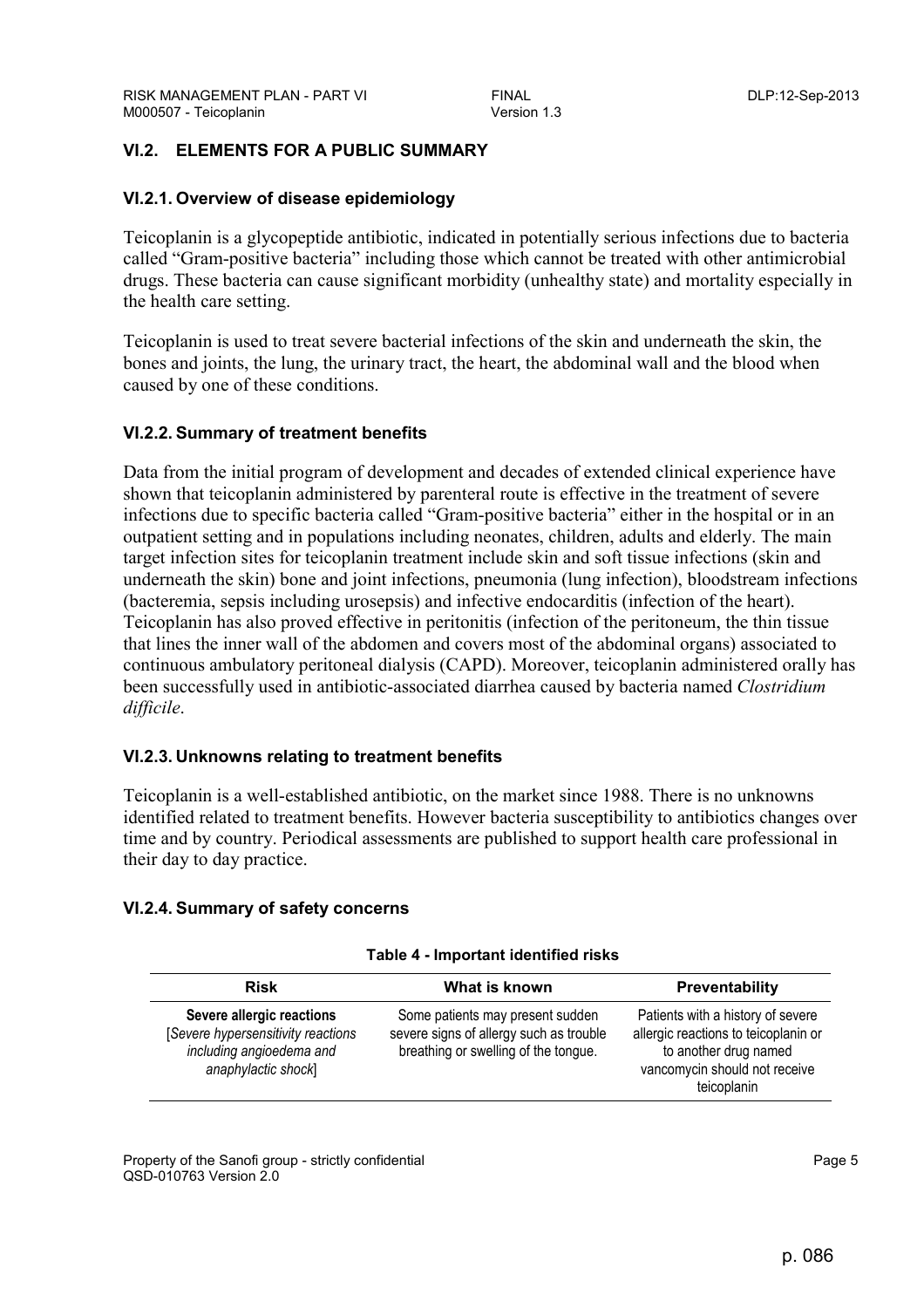| <b>Risk</b>                                                                                                                                                  | What is known                                                                                                                                                             | Preventability                                                                                                                                                                          |
|--------------------------------------------------------------------------------------------------------------------------------------------------------------|---------------------------------------------------------------------------------------------------------------------------------------------------------------------------|-----------------------------------------------------------------------------------------------------------------------------------------------------------------------------------------|
| Low blood platelet count<br>[Thrombocytopenia]                                                                                                               | This drug may cause a decrease in blood<br>platelet count                                                                                                                 | Platelet counts should be<br>performed periodically during<br>treatment for early detection of<br>platelet decrease.                                                                    |
| Kidney disease<br>[Renal Failure]                                                                                                                            | Like other drugs of the same family,<br>teicoplanin may cause kidney problems,<br>especially when used in patients<br>receiving other drugs causing kidney<br>problems    | Dose should be adapted in case<br>of preexisting kidney problem.<br>Renal function should be<br>monitored periodically during<br>treatment.                                             |
| <b>Hearing loss</b><br>[Ototoxicity]                                                                                                                         | Like other drugs of the same family,<br>teicoplanin may cause hearing deficiency<br>especially when used in patients<br>receiving other drugs causing hearing<br>problems | Special attention to hearing<br>problems should be paid to<br>patients receiving prolonged<br>treatment or other drugs causing<br>hearing problems or patients with<br>a kidney problem |
| Severe cutaneous adverse<br>reactions<br>[Severe skin reactions (Toxic<br>Epidermal Necrolysis, Stevens-<br>Johnson Syndrome and exfoliative<br>dermatitis)] | The drug may cause severe illness with<br>blistering of the skin, mouth, eyes and<br>genitals                                                                             | The treatment should be<br>immediately stopped when<br>serious skin reactions such as<br>blistering and pealing of the skin<br>occur.                                                   |
| Flushing of the upper body<br>[Red man Syndrome]                                                                                                             | In rare patients, the drug may cause<br>during the infusion a flushing of the upper<br>body                                                                               | The drug should better be infused<br>during 30 min than administered<br>through a bolus. Stopping or<br>slowing the infusion stop the<br>reaction                                       |

### **Table 5 - Important potential risks**

| <b>Risk</b>                                                                                                                                  | What is known (Including reason why it is considered a<br>potential risk)                                                                                                                                     |  |
|----------------------------------------------------------------------------------------------------------------------------------------------|---------------------------------------------------------------------------------------------------------------------------------------------------------------------------------------------------------------|--|
| Hearing loss or renal disease in fetus<br>of pregnant women receiving<br>teicoplanin<br>[Harm in fetus (eg, ototoxicity/<br>nephrotoxicity)] | Although there are limited data on the use of teicoplanin in pregnant women,<br>fetus of pregnant women receiving teicoplanin may be at an increased risk<br>of developing hearing or renal problems.         |  |
| Development of resistance to<br>antibiotics<br>[Development of drug resistant strains]                                                       | Teicoplanin is an antibiotic and bacteria susceptibility to antibiotics changes<br>over time and by country/region. Therefore, there may be development of<br>resistance to teicoplanin in treating bacteria. |  |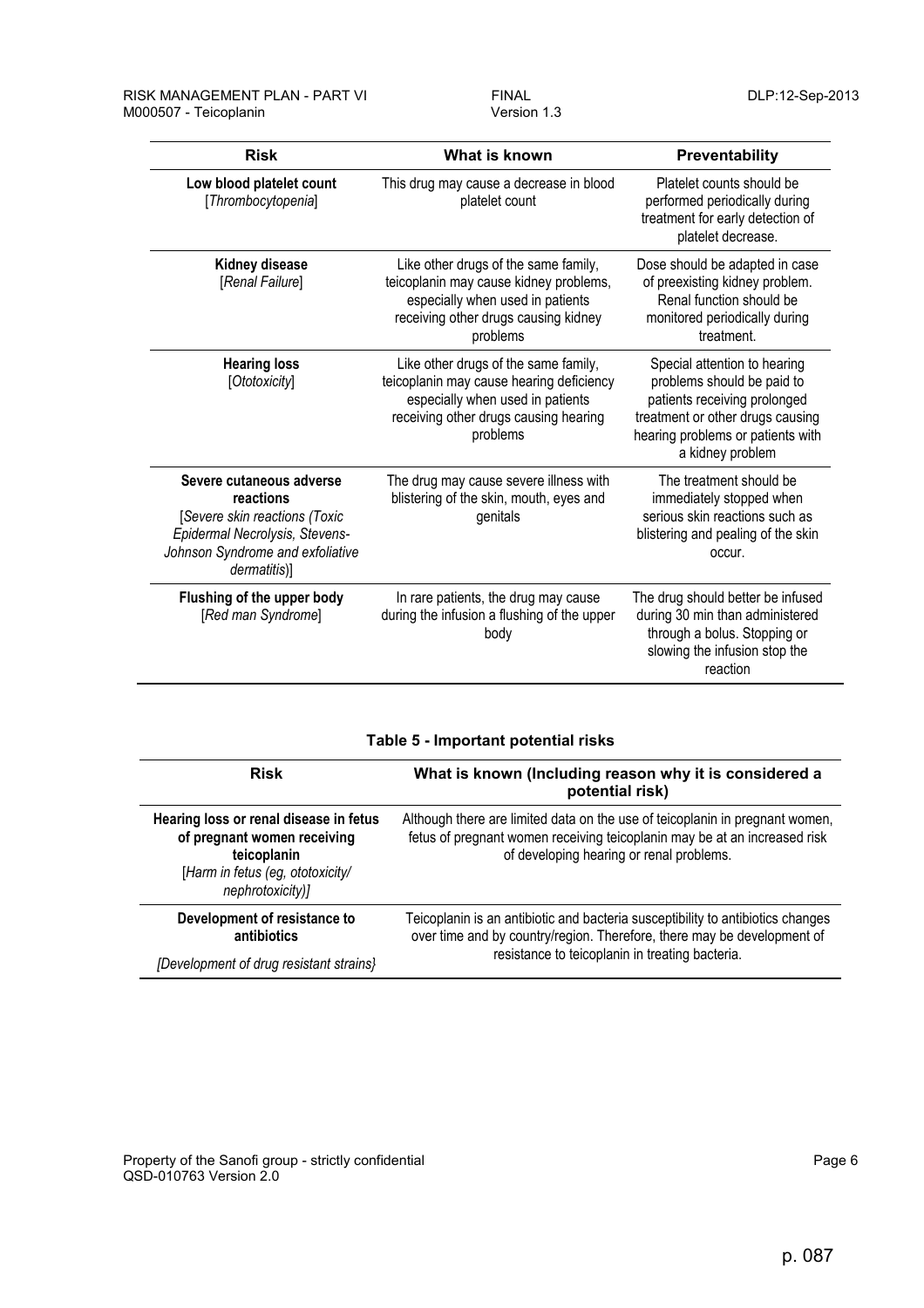| <b>Risk</b>                                                                                                          | What is known                                                                                                                                                                                                                                                                             |  |
|----------------------------------------------------------------------------------------------------------------------|-------------------------------------------------------------------------------------------------------------------------------------------------------------------------------------------------------------------------------------------------------------------------------------------|--|
| Limited information on safe use of<br>24 mg/Kg/day starting dose<br>[Safety of 24 mg/Kg/day loading dose<br>regimen] | There are limited information about the dose of 24 mg/kg/day used to start the<br>treatment of infections of bones/joints and heart. This high dose may lead to a<br>higher risk of renal problems or other adverse reactions. Patients should be<br>carefully monitored for these events |  |
| Use in lactating women<br>[use in breast-feeding women]                                                              | As it is unknown whether teicoplanin is excreted in human milk, the treating<br>doctor should decide whether teicoplanin and breastfeeding should be<br>continued or discontinued.                                                                                                        |  |

### **Table 6 - Missing information**

## **VI.2.5. Summary of additional risk minimization measures by safety concern**

All medicines have a Summary of Product Characteristics (SmPC) which provides physicians pharmacists and other health care professionals with details on how to use the medicine, the risks and recommendations for minimizing them. An abbreviated version of this in lay language is provided in the form of the package leaflet (PL). The measures in these documents are known as routine risk minimization measures.

This medicine has no additional risk minimization measures.

### **VI.2.6. Planned post authorization development plan**

| Study/activity<br>(including study<br>number)                                                                                                                                                                                                                                                              | <b>Objectives</b>                                                                                                                                                                                                                                      | <b>Safety</b><br>concerns/efficacy<br>issue addressed                                                                                                                                                           | <b>Status</b>                              | <b>Planned date</b><br>for<br>submission of<br>(interim and)<br>final results |
|------------------------------------------------------------------------------------------------------------------------------------------------------------------------------------------------------------------------------------------------------------------------------------------------------------|--------------------------------------------------------------------------------------------------------------------------------------------------------------------------------------------------------------------------------------------------------|-----------------------------------------------------------------------------------------------------------------------------------------------------------------------------------------------------------------|--------------------------------------------|-------------------------------------------------------------------------------|
| Prospective, observational<br>cohort, evaluating the<br>incidence of nephrotoxicity,<br>and other adverse events<br>of interest, in patients<br>treated with the higher<br>recommended teicoplanin<br>loading dose (12mg/kg<br>twice a day), and<br>comparison with external<br>historical comparator data | To determine the<br>incidence of<br>nephrotoxicity and<br>secondary endpoints (i.e.<br>hepatotoxicity,<br>thrombocytopenia,<br>hearing and balance<br>disorders) associated with<br>a higher loading dose of<br>teicoplanin of 12mg/kg<br>twice a day. | Primary Safety Endpoint:<br>Nephrotoxicity, Secondary<br>Safety Endpoints:<br>Hepatotoxicity,<br>thrombocytopenia, hearing<br>and balance disorders, and<br>additional renal endpoints<br>such as renal failure | Protocol<br>under<br><b>PRAC</b><br>review | Final study report<br>plannedQ3-2018                                          |

#### **Table 7 - List of studies in post-authorization development plan**

This study is a condition of the marketing authorization.

Property of the Sanofi group - strictly confidential Page 7 and 2008 and 2008 and 2008 and 2008 and 2008 and 2008 and 2008 and 2008 and 2008 and 2008 and 2008 and 2008 and 2008 and 2008 and 2008 and 2008 and 2008 and 2008 QSD-010763 Version 2.0